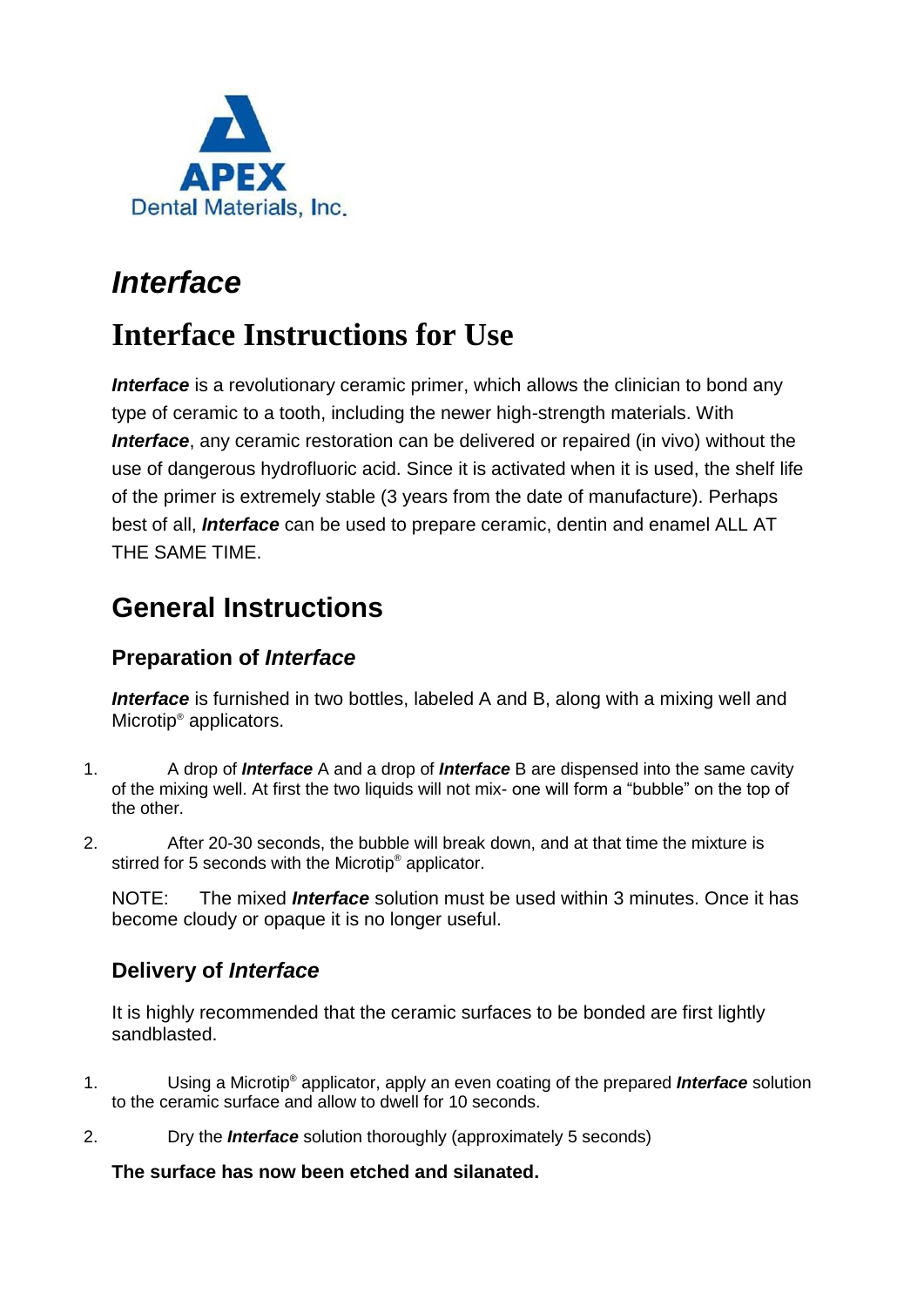We recommend using a resin based bonding agent such as *Simplicity* or **SURPASS**® to complete the ceramic preparation prior to cementation. See detailed instructions below.

# **Repairing of Ceramics**

- 1. Using a Microtip® applicator, apply an even coating of the prepared *Interface* solution to the ceramic surface and allow to dwell for 10 seconds.
- 2. Dry the *Interface* solution thoroughly (approximately 5 seconds).

#### **The surface has now been etched and silanated**

| 3. | If using Simplicity: |  |
|----|----------------------|--|
|----|----------------------|--|

- 1. Apply 1 coat of *Simplicity* **2** to the dried *Interface* surface
- 2. Dry thoroughly
- 3. Light activate for 10 seconds

#### If using **SURPASS**® :

- 4. Apply 2 coats of **SURPASS**®**2** and dry thoroughly
- 5. Apply 1 coat of **SURPASS**®**3**
- 6. Air thin (if desired)
- 7. Light activate for 10 seconds

If using a different adhesive or self etching cement follow manufacturer's instructions

4. Composite resin is then added and finished according to manufacturer's instructions.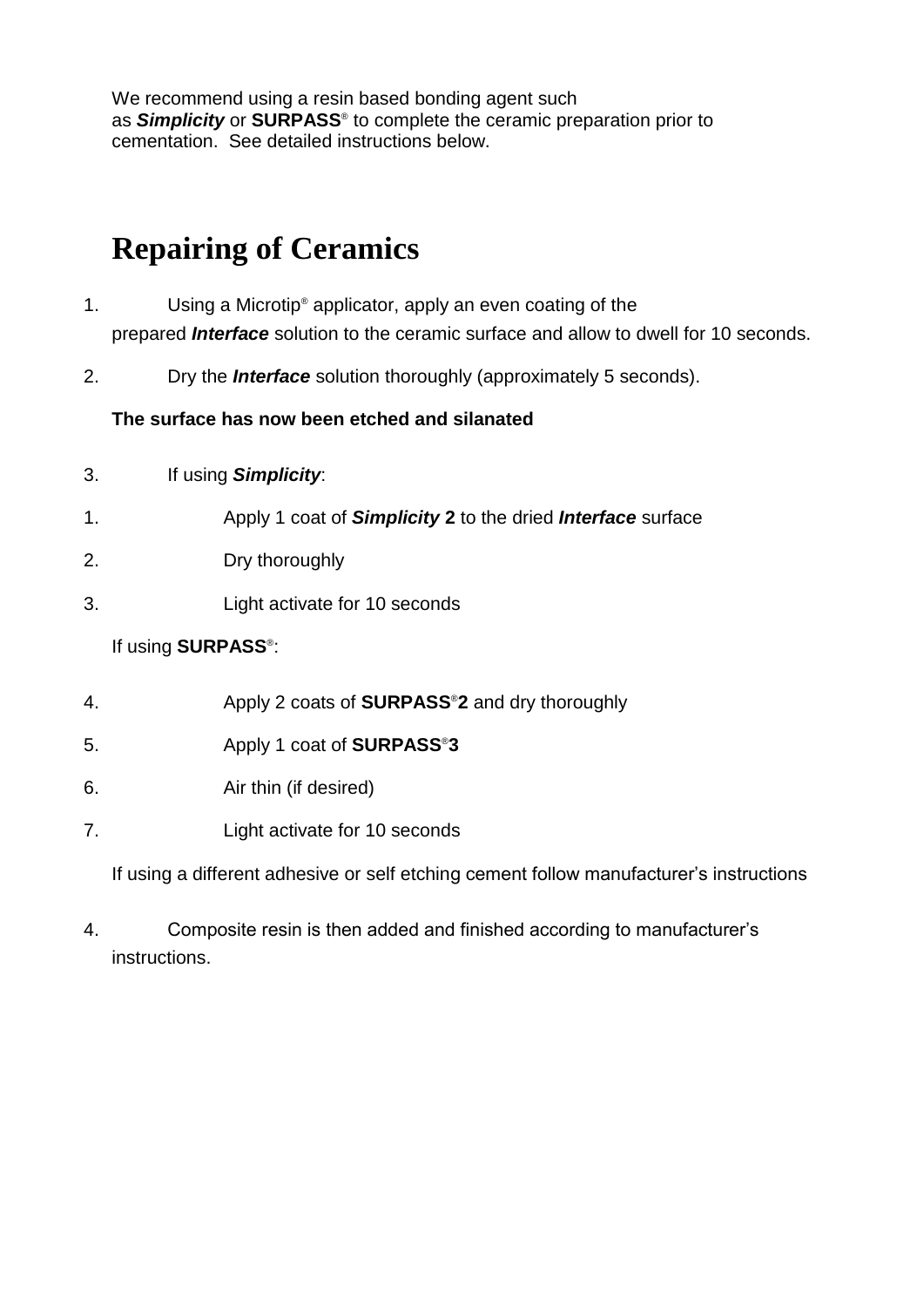# **Repair of Porcelain-to-metal Crowns**

- 1. Roughen the surface to be repaired with a diamond.
- 2. Using a Microtip® applicator, apply an even coating of the prepared *Interface* solution to the ceramic surface and allow to dwell for 10 seconds.
- 3. Dry the *Interface* solution thoroughly (approximately 5 seconds).

#### **The surface is now etched and silanated**

- 4. If using *Simplicity*:
- 1. Apply 1 coat of *Simplicity* **2** to the dried *Interface* surface
- 2. Dry thoroughly
- 3. Light activate for 10 seconds

#### If using **SURPASS**® :

- 4. Apply 2 coats of **SURPASS**®**2** and dry thoroughly
- 5. Apply 1 coat of **SURPASS**®**3**
- 6. Air thin (if desired)
- 7. Light activate for 10 seconds If using a different adhesive or self etching cement follow manufacturer's instructions
- 5. Composite resin is then added and finished according to manufacturer's instructions.